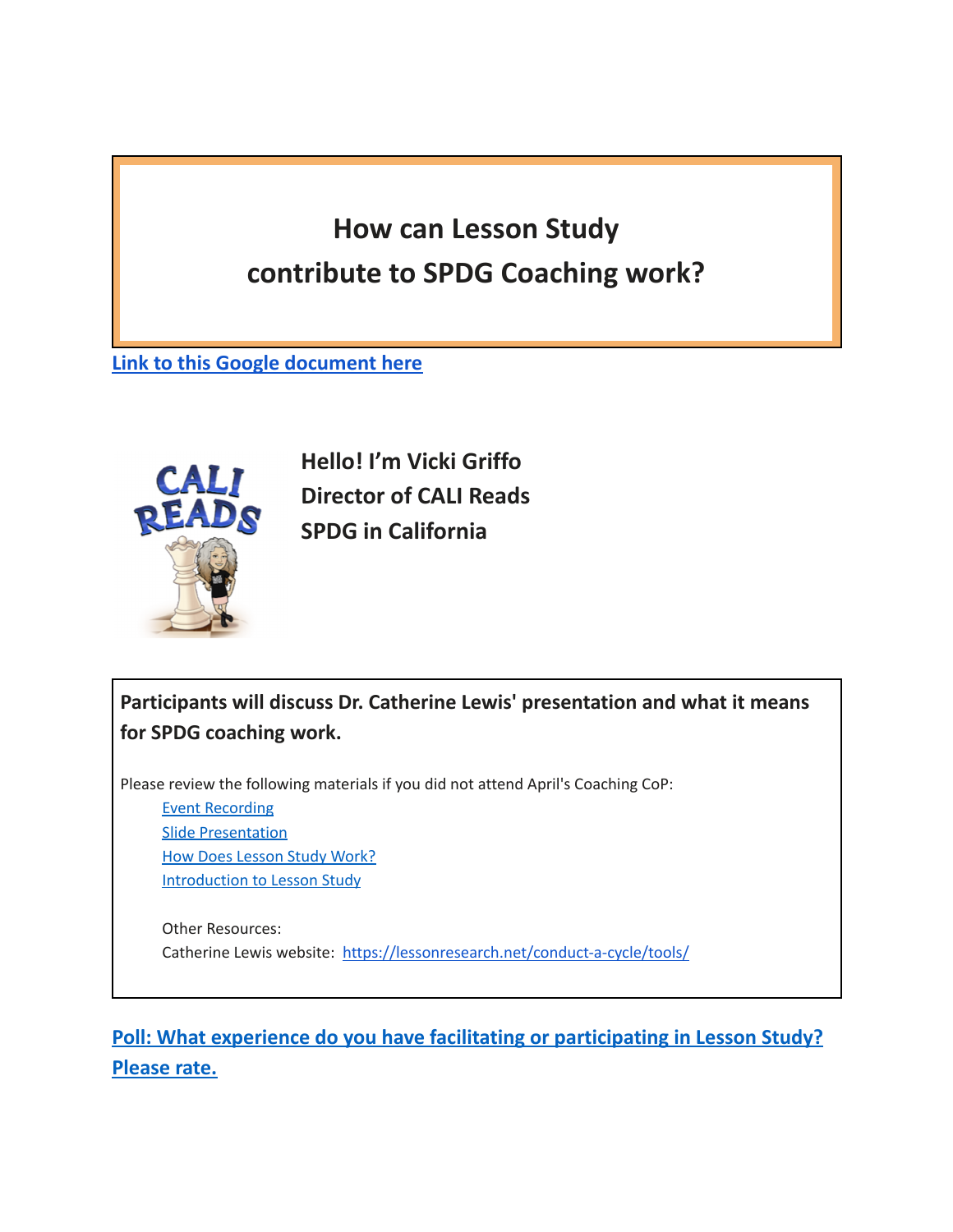

## **How does Lesson Study seem similar or different from your current PD efforts?**

It is a more structured approach to implementing and reflecting on practice. It helped to have a set of readings. Took time and commitment.

Lesson study really puts teachers in the driver's seat in terms of what they want to learn or test out. It is job embedded and has a sense of immediate application because the focus is on what is happening "right now" in the classroom creating the relevance that can sometimes be lacking...

The coaches use a similar approach to help provide a platform for teachers to take responsibility for instruction. Teachers understand the why and how of classroom instruction. They can then discuss if it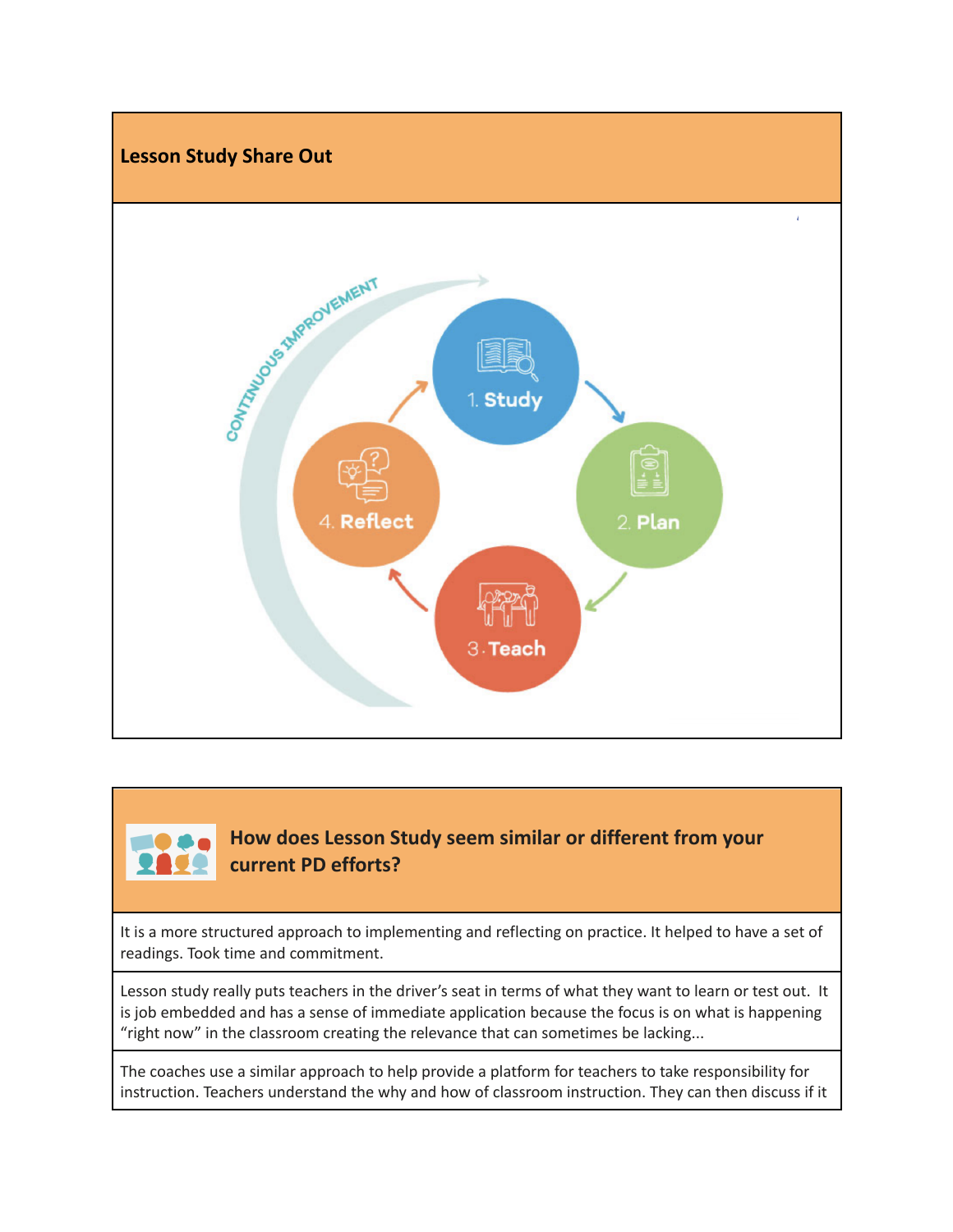actually worked effectively.

Our previous Colorado SPDG emphasized Gusky's Adult Learning Principles which is very reflective of Lesson Study. Looking forward to learning more!

**Poll: Do you believe features of Lesson Study would be of benefit to your current PD practice?**

| What are some of the<br>key features of Lesson<br><b>Study that might support</b><br>or boost your PD<br>efforts?                                                                                                                                                                                                                 | What are the challenges of<br>implementing a model like Lesson<br><b>Study (for the facilitator or for</b><br>participants)?     |  |  |  |
|-----------------------------------------------------------------------------------------------------------------------------------------------------------------------------------------------------------------------------------------------------------------------------------------------------------------------------------|----------------------------------------------------------------------------------------------------------------------------------|--|--|--|
| Jennifer Questions:<br>1. Are there any Lesson Study tools that<br>you have seen or used that others may<br>want to adopt or adapt?<br>How might lesson study be used to<br>2.<br>integrate UDL into everyday teaching<br>practices?<br>What aspects of lesson study might<br>3.<br>inform implementation team or PLC<br>efforts? |                                                                                                                                  |  |  |  |
| The data analysis piece is really helpful. It's a<br>"real time" opportunity to see if the instructional<br>practice is having the impact desired such as<br>increasing student proficiency with a particular<br>course standard.                                                                                                 | It can be pretty resource intensive - time, etc.<br>The thing is, when lesson study is done well, it's a<br>high yield activity. |  |  |  |
| Data analysis is essential for planning next moves.<br>Data can help to determine the effectiveness of                                                                                                                                                                                                                            | Data analysis is not, in many cases, taught in<br>pre-service training for teachers. It can be a                                 |  |  |  |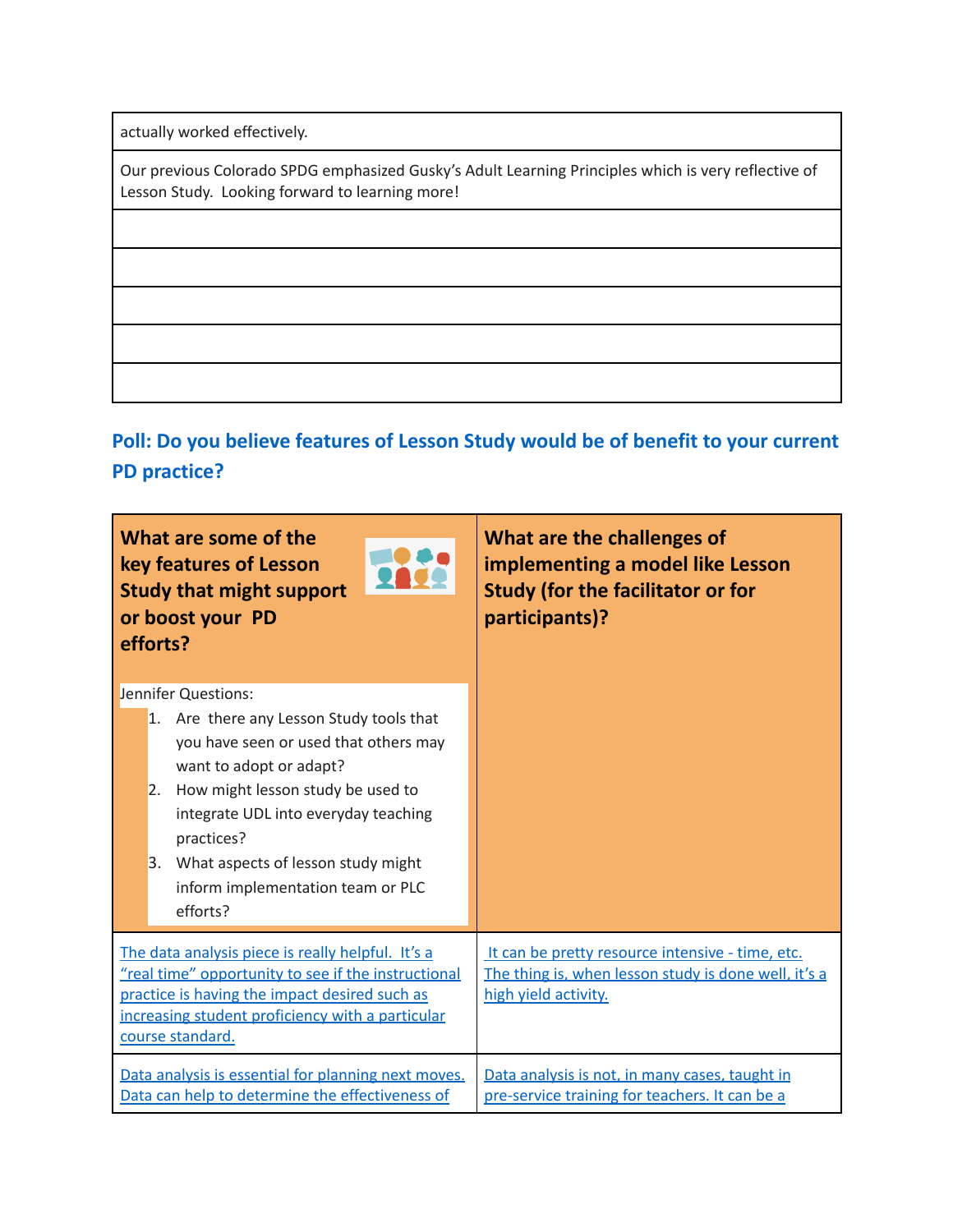| the instruction and the professional development<br>needs of the teachers.                                                                                                                                                                                                                                                                                                                                                                                                                                                                                                                 | challenge and feel overwhelming for teachers<br>with little background knowledge to manage the<br>classroom requirements and the demand of<br>deeply understanding the instruction that is being<br>implemented.                                                                                                                                                                                                                          |
|--------------------------------------------------------------------------------------------------------------------------------------------------------------------------------------------------------------------------------------------------------------------------------------------------------------------------------------------------------------------------------------------------------------------------------------------------------------------------------------------------------------------------------------------------------------------------------------------|-------------------------------------------------------------------------------------------------------------------------------------------------------------------------------------------------------------------------------------------------------------------------------------------------------------------------------------------------------------------------------------------------------------------------------------------|
| To me, lesson study can provide a model of what<br>a really functional PLC looks like - teachers<br>planning together, reviewing student work<br>together, etc.                                                                                                                                                                                                                                                                                                                                                                                                                            | Desimone's 5 features of effective professional<br>development: 1) content focus (studying subject<br>matter); 2) active learning (observing, reviewing,<br>discussing); 3) coherence (demonstrating<br>consistency with knowledge, beliefs, policies, and<br>reforms); 4) duration (engaging in 20 or more<br>hours of contact time over a semester; and 5)<br>collective participation (interacting and<br>conversing with colleagues). |
| <b>Florida SPDG Lesson Study Resources:</b><br>https://www.dropbox.com/s/0l71wyt7p0<br>$\bullet$<br>tvaic/Lesson%20Study%20Final%20One-P<br>age%20Document%20%282%29.doc?dl=0<br>https://www.dropbox.com/s/sn55bsubnu<br>$\bullet$<br>dznv2/Lesson%20Study%20clarifying%20t<br>able.ppt?dl=0<br>https://www.dropbox.com/s/fp36rggk62<br>1wy5a/Lesson%20Study%20frame.ppt?dl<br>$= 0$<br>https://www.dropbox.com/s/m609ff9r60<br>3hvw3/Lesson%20Study%20Participant%<br>20Sheet.docx?dl=0<br>https://www.dropbox.com/s/ysupjk8ji2b<br>olr0/Lesson%20Study%20Agenda%20tem<br>plate.docx?dl=0 |                                                                                                                                                                                                                                                                                                                                                                                                                                           |
|                                                                                                                                                                                                                                                                                                                                                                                                                                                                                                                                                                                            |                                                                                                                                                                                                                                                                                                                                                                                                                                           |
|                                                                                                                                                                                                                                                                                                                                                                                                                                                                                                                                                                                            |                                                                                                                                                                                                                                                                                                                                                                                                                                           |
|                                                                                                                                                                                                                                                                                                                                                                                                                                                                                                                                                                                            |                                                                                                                                                                                                                                                                                                                                                                                                                                           |
|                                                                                                                                                                                                                                                                                                                                                                                                                                                                                                                                                                                            |                                                                                                                                                                                                                                                                                                                                                                                                                                           |
|                                                                                                                                                                                                                                                                                                                                                                                                                                                                                                                                                                                            |                                                                                                                                                                                                                                                                                                                                                                                                                                           |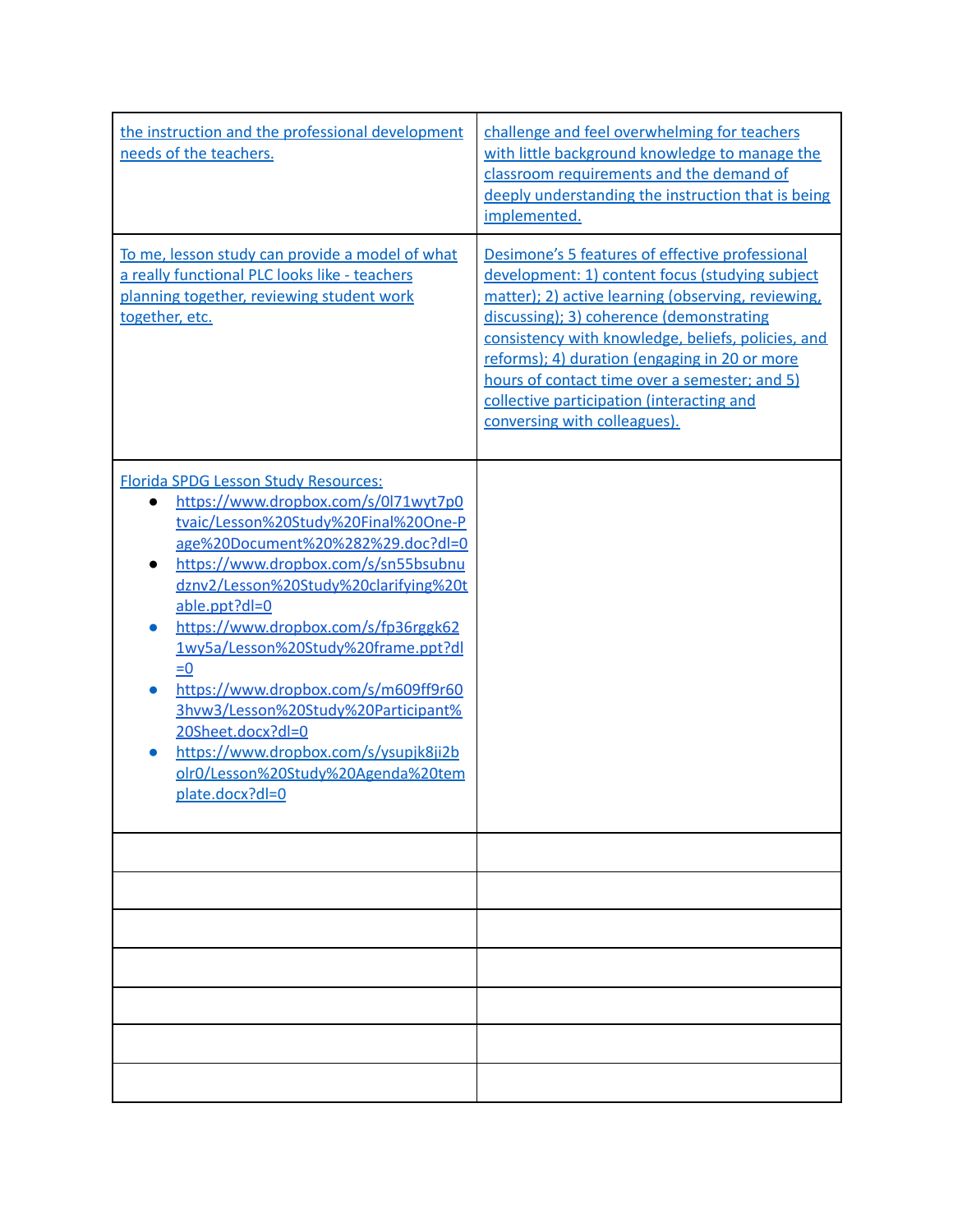## **Lesson Study**



**What else do you want to know? What questions do you still have?**

Any lure that gains buy-in quickly and efficiently so that teachers can see that this isn't more work but once it becomes a natural part of doing business, it is so much more effective and time efficient?

| <b>Poll:</b> How likely are you to incorporate some aspect of Lesson Study into your current PD |  |  |  |  |
|-------------------------------------------------------------------------------------------------|--|--|--|--|
| practices?                                                                                      |  |  |  |  |